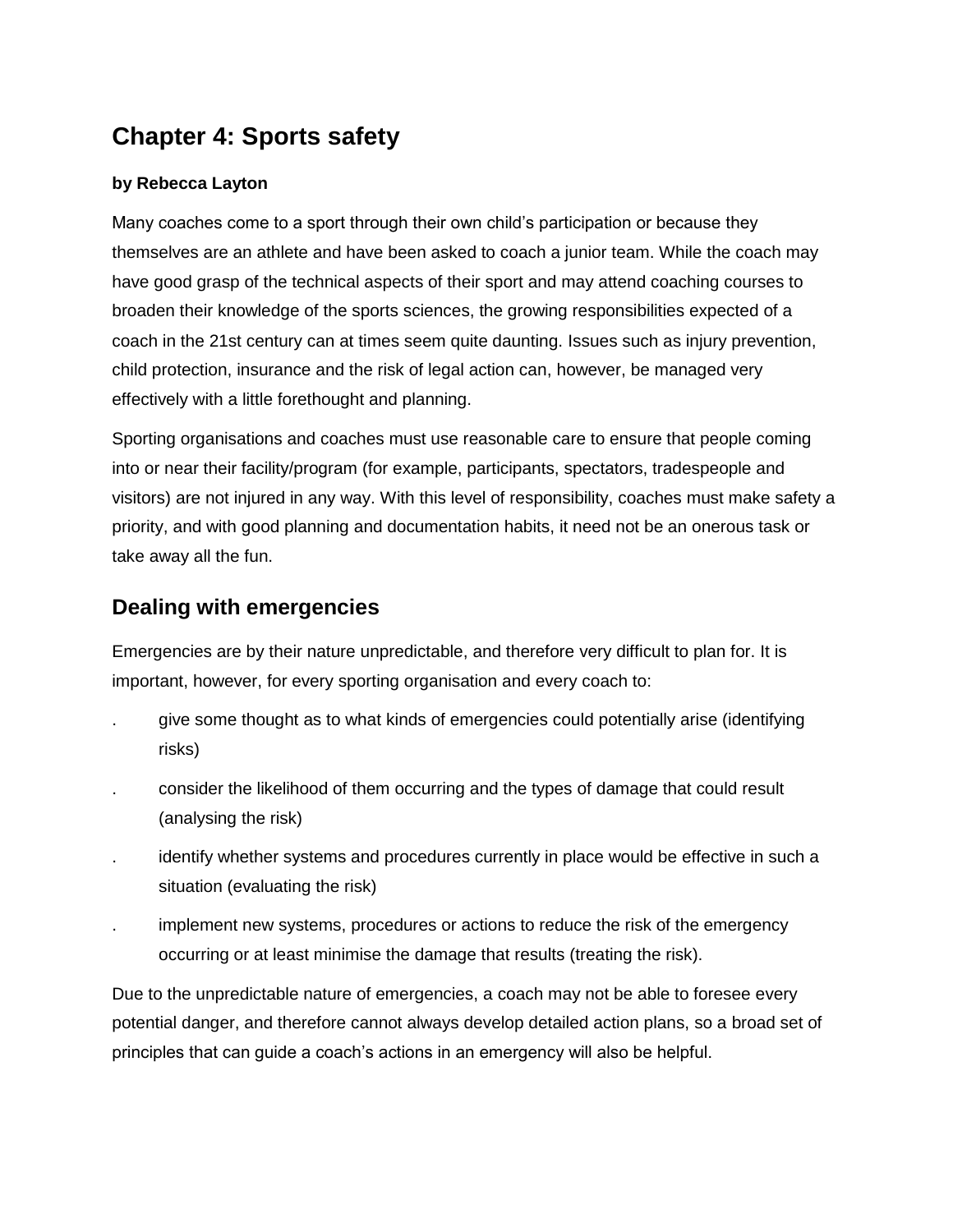#### **Case study**

A Riding for the Disabled centre operates out of a 100-acre property on the outskirts of a city. Their facilities include about 70 acres of paddocks to accommodate their 20 specially trained horses. They also have a common room, stable block, hay shed and indoor arena.

Ever aware of the potential risk of fire, the centre developed a basic fire emergency plan. The plan focused on strategies to deal with a fire when it hit and mainly considered protecting the horses and buildings from a grassfire threat. However, when severe fires did hit the centre one summer, 20 horses had to be evacuated — something that had never been considered before and was a logistical nightmare, as the centre only owned a two-horse vehicle.

In the aftermath of the fires, the centre recognised the inadequacies of their original plan and acknowledged the need to develop a much broader emergency management plan that would guide them through a range of small and large-scale emergency situations. A small team of committee members, coaches and administrators were involved in the development of the new emergency plan. The local fire brigade and emergency services were also consulted on the centre's fire protection needs, and how to develop an effective emergency plan.

The end result was a new plan that focused on broad principles to be followed in the case of an emergency. The plan recognised that many of the riders had poor mobility, and introduced a policy that on total fire ban days, riders' transport must remain at the centre with them in case of the need to evacuate. The new plan paid greater attention to the range of emergencies that could potentially occur and assigned clear responsibilities to personnel in an emergency. Improvements to safety equipment were made and a new 140 000-litre water tank was installed as a dedicated source of water in case of fire.

A communication process was put in place to explain the plan to riders, parents, schools, coaches and volunteers. Aspects of the plan regularly featured in the centre's newsletter to ensure that new participants were aware of the safety and evacuation procedures and their responsibilities in an emergency situation. An annual check list of preparations for the bushfire season was implemented and the plan is regularly reviewed to ensure that it remains effective.

As a coach, it is important to be aware of the emergency management plans of your sport or organisation and to be involved in review processes (or the development of a plan if your sport does not have one). It is important that coaches understand the implications of the plan for their coaching program and understand how any safety and risk management policies impact on them.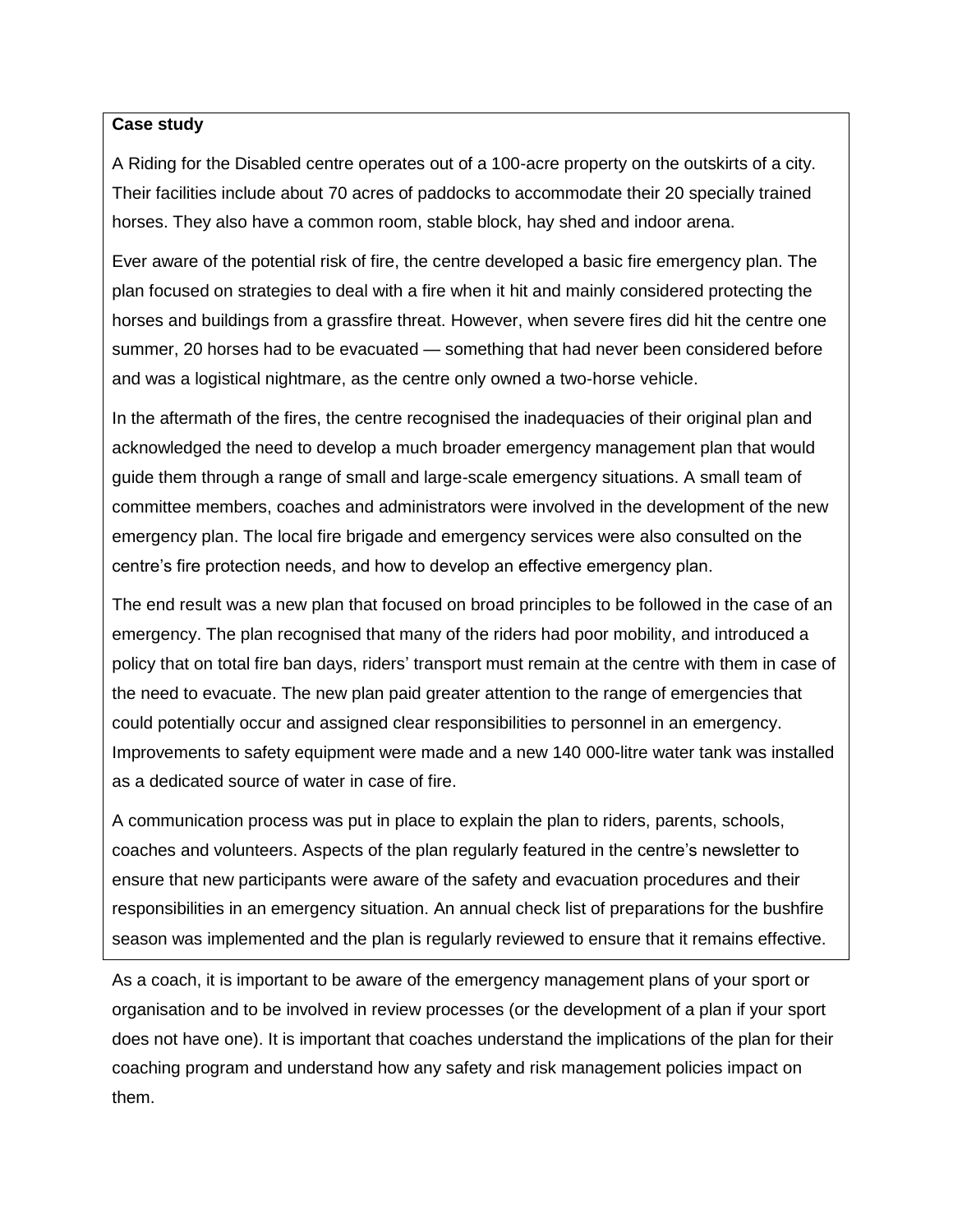Listed below are some questions coaches might like to consider in relation to emergency situations:

- . Are you clear about your responsibilities in the case of an emergency?
- Are you able to access assistance?
- . Can you care for the athletes effectively, including any injured athletes as well as the rest of your team/squad?
- . Do you have access to athlete medical records in case emergency medical assistance is needed? **Note**: The athlete medical history form at Appendix 4 is a useful tool to collect this information. You will need to keep these records in an easily accessible place in case of emergencies, but also ensure that records are kept private.
- . Can you contact the athletes' parents/guardians in a hurry?
- . Do you know where emergency exits are located?
- . Do you know the facility's evacuation procedures? Do you have athletes with poor mobility who will need assistance to evacuate?
- . How will you account for all the athletes to know whether they are all safe or whether you need to report missing athletes to emergency services?
- . Do the athletes know what to do in an emergency?
- . Do you have an effective means to get the athletes' attention and bring them together when a threat arises?
- . Do you have a process to document any injuries? **Note**: The injury report form at Appendix 5 may be useful for this.

Sports Medicine Australia's Victorian branch has developed a very useful brochure called *Emergency Planning for Sporting Clubs*, which you can find on the Smartplay website (www.smartplay.com.au/vic/doclib/pub/docliball.asp). This brochure outlines the types of things that should be included in a sport's emergency plan and also provides a sample plan that can be modified and adopted. Sports Medicine Australia's website (www.sma.org.au) also has links to other sports safety resources and their Smartplay program.

Remember that when working with junior athletes, a parent information meeting at the beginning of the season should include information about emergency plans. Parents need to know that their children will be cared for and they also need to be aware of any evacuation plans.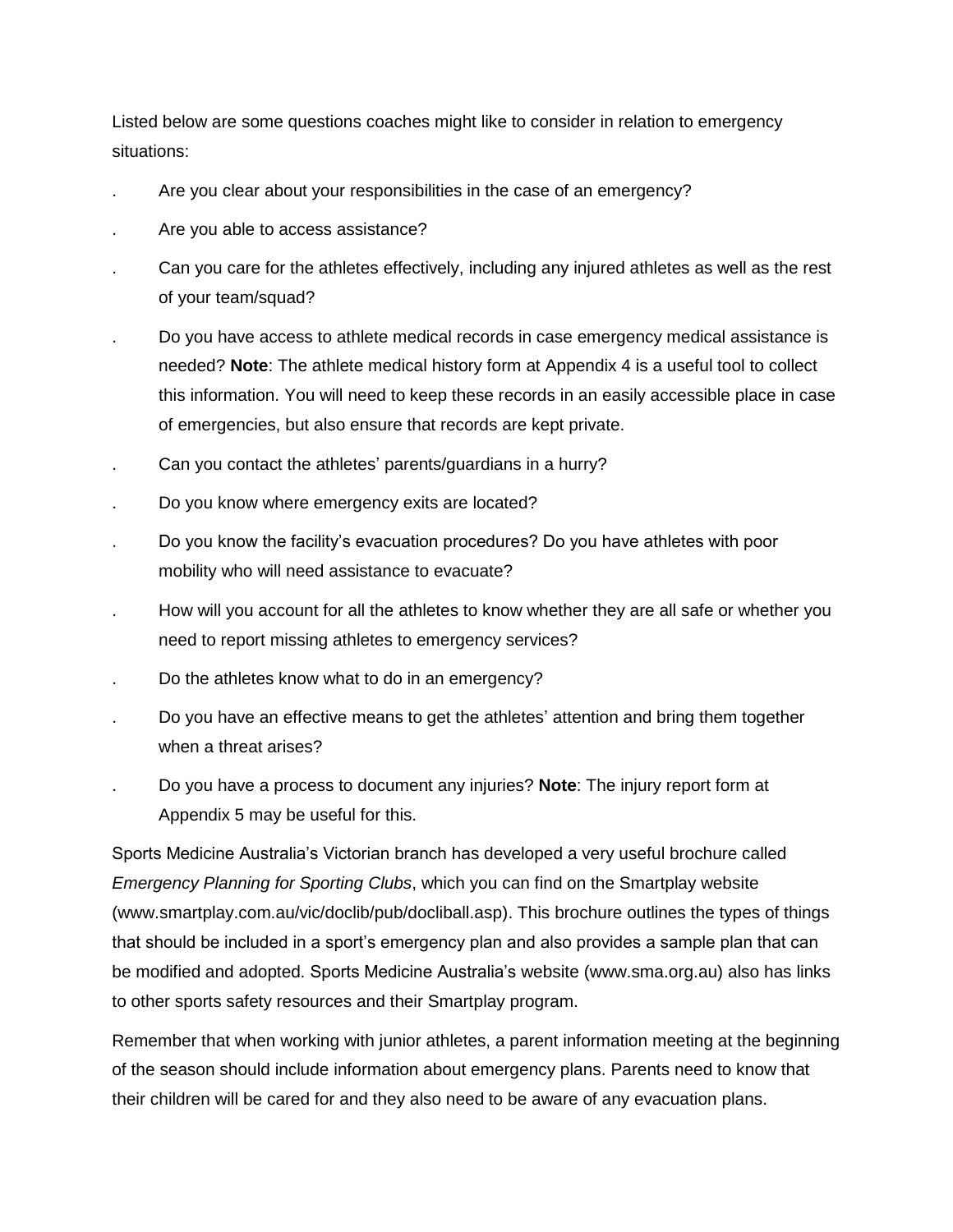## **Travelling with teams**

Developing risk management and emergency plans for the regular training or competition environment is important, but coaches also need to consider whether these plans would hold up just as well when travelling with an athlete or team. Prior to undertaking a sporting trip, it is important to consider the risks that could occur during the trip, how to manage these risks and what plans should be in place in case of an emergency while travelling.

The following table outlines some potential situations a coach might face when travelling with a team, and some suggested strategies to manage the situations effectively.

| <b>Situation</b>                                                      | <b>Strategies</b>                                                                                                                                                                                  |  |  |  |  |
|-----------------------------------------------------------------------|----------------------------------------------------------------------------------------------------------------------------------------------------------------------------------------------------|--|--|--|--|
| Managing challenging<br>behaviour from<br>athletes when<br>travelling | Develop clear behaviour guidelines before travelling and ensure everyone<br>understands the consequences of breaching the guidelines.                                                              |  |  |  |  |
|                                                                       | When travelling with junior athletes, make sure parents are also aware of<br>these guidelines.                                                                                                     |  |  |  |  |
|                                                                       | Act on any breaches of the guidelines promptly and fairly.                                                                                                                                         |  |  |  |  |
|                                                                       | Communicate decisions and actions to the team when a breach has<br>occurred.                                                                                                                       |  |  |  |  |
|                                                                       | Keep a record of any incidents and the actions taken.                                                                                                                                              |  |  |  |  |
|                                                                       | Acknowledge good behaviour in your team.                                                                                                                                                           |  |  |  |  |
| Dealing with<br>disharmony among<br>team members                      | Establish team goals and individual responsibilities before travelling so that<br>everyone is clear about what they are working towards and their role in<br>achieving the goals.                  |  |  |  |  |
|                                                                       | Acknowledge differences within the team and celebrate the contributions<br>that everyone makes.                                                                                                    |  |  |  |  |
|                                                                       | Provide avenues for individuals to 'blow off steam' and debrief in a<br>supportive environment. This might mean removing someone from a<br>situation until they have their emotions under control. |  |  |  |  |
|                                                                       | Keep listening to the athletes and encourage them to listen to each other<br>with respect and support.                                                                                             |  |  |  |  |
|                                                                       | Take a problem-solving approach when faced with differing points of view                                                                                                                           |  |  |  |  |

**Table 4.1: Team travel situations and strategies**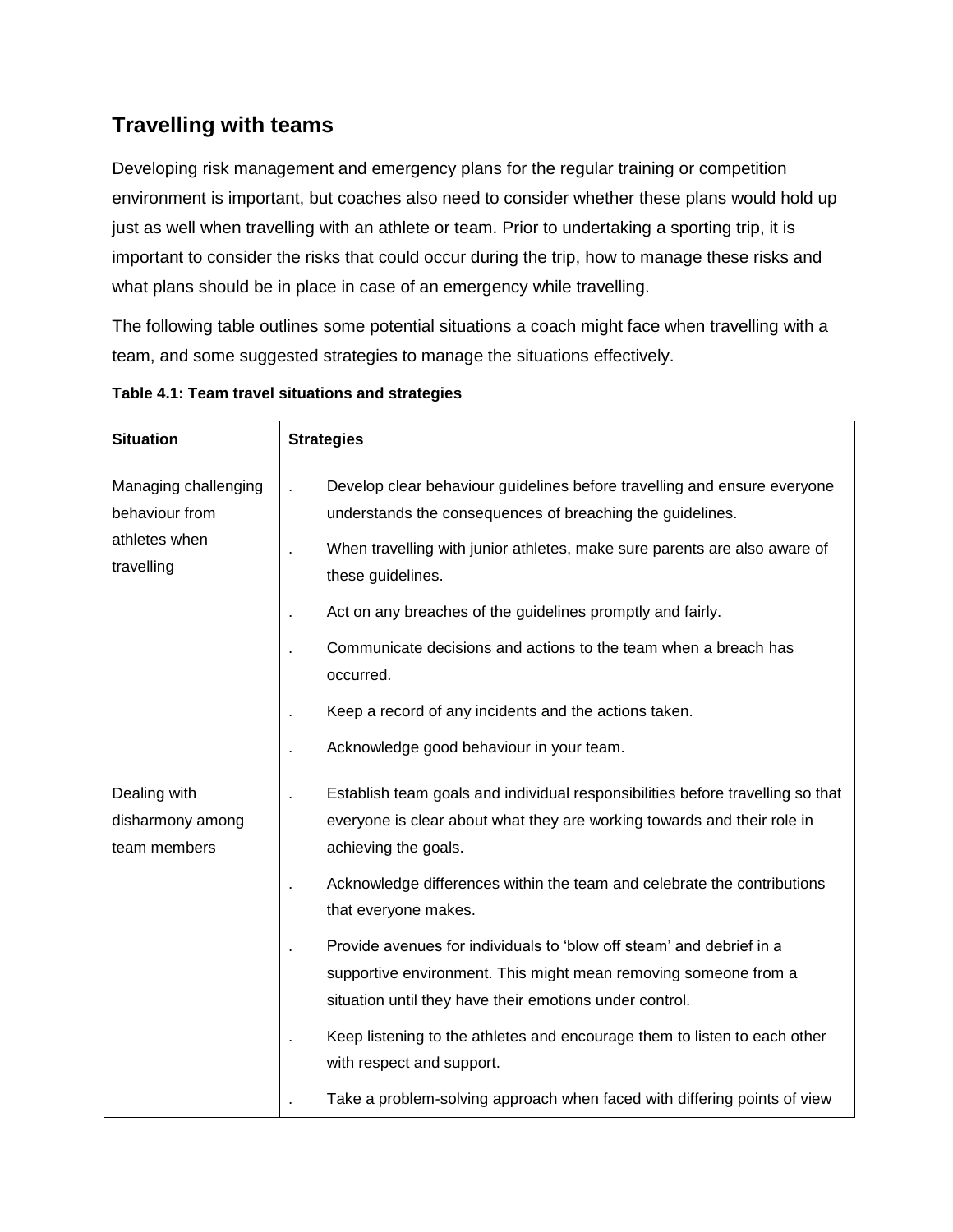|                                                                                                                                                 | - that is, do not focus on the problem, focus on the solution.<br>Encourage individuals to take responsibility for solving problems - do not<br>leap in and solve it for them.<br>Provide team-building opportunities away from competition - for example,<br>going to the movies or to a restaurant.                                                                                                                                                                                                                                                                                                              |
|-------------------------------------------------------------------------------------------------------------------------------------------------|--------------------------------------------------------------------------------------------------------------------------------------------------------------------------------------------------------------------------------------------------------------------------------------------------------------------------------------------------------------------------------------------------------------------------------------------------------------------------------------------------------------------------------------------------------------------------------------------------------------------|
| Managing multiple<br>responsibilities while<br>travelling (for example,<br>team management,<br>travel arrangements,<br>meals,<br>accommodation) | Have a good plan for managing multiple responsibilities.<br>Before travelling, consider all the tasks that need to be managed and<br>identify who can assist with these tasks. This may mean delegating some<br>tasks to team members if there are no other support staff to call on.<br>When delegating, make sure the person has all the information and<br>resources they need to do the job well.<br>Communicate regularly with the people to whom you have delegated and<br>check that they are on track to get the job done.<br>Once you get back home do not forget to thank the people who have<br>helped. |

#### **Case study**

Jacqui is the coach of a junior girls' hockey team. They have been invited to a weekend tournament at a costal town about 150 kilometres away. Jacqui has never travelled with a team before, and realises that aside from the logistics of getting the team there, she will have significant added responsibilities to look after the players for the weekend.

In order to ensure the trip will be a success, she meets with the players' parents, the captain of the team, her assistant coach and the club president to plan the trip and make sure that it will be safe and successful. At the meeting they plan many of the logistics, such as transport, accommodation and food, but they also consider the potential risks and strategies that can be put in place to manage these risks. Some of the issues they discuss include:

- . obtaining consent (including consent for emergency medical treatment) from parents for the trip
- . responsibilities for the players, coaching staff and accompanying parents while away
- . rules for the trip to ensure the safe and effective management of the group while away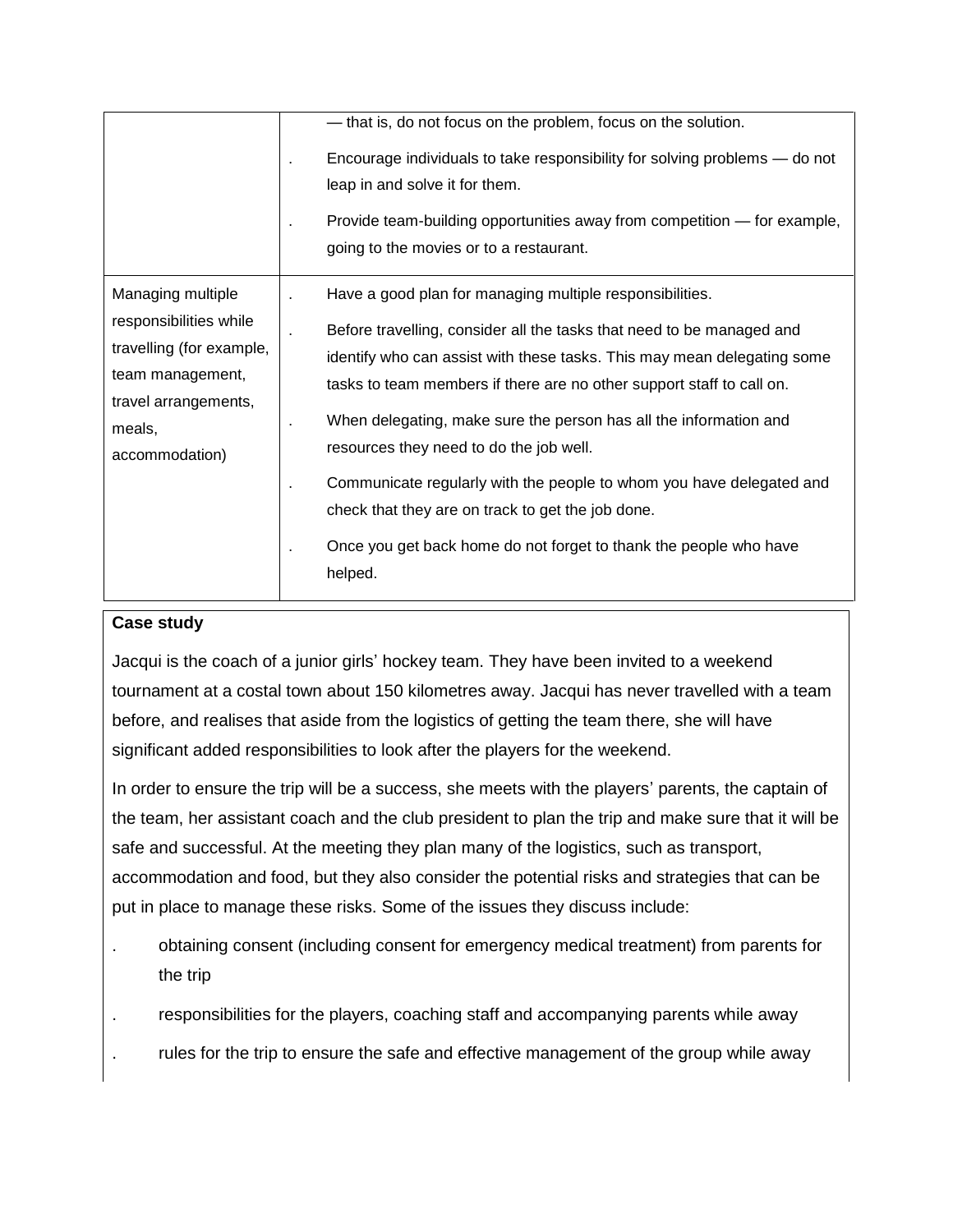- . appropriate supervision of the girls while away this includes supervision at the tournament as well as during other activities and at the accommodation
- . child protection issues, as one parent was concerned that the girls would be travelling with a young male assistant coach
- . medical records for the girls and contact details for parents
- . the need to have a qualified sports first aider with them and taking appropriately stocked first aid kits.

Jacqui kept notes of the discussion and the decisions made, and ensured that all parents and athletes received information notes about the trip, including risk management strategies, rules, consent forms and medical records, as well as information on the logistics for the trip.

The end result was a well-planned successful weekend away with the added bonus of a runners-up trophy at the competition.

Some of the keys to safe travelling with teams include:

- . obtaining appropriate consents and medical information, and making this information available to team staff. It is also a good idea to leave a copy with someone at home just in case. Remember to keep private information confidential
- selecting appropriate staff/support, allocating responsibilities and reviewing the code of behaviour and rules with them
- . ensuring there is appropriate gender balance of staff/support and appropriate strategies in place to deal with any child protection issues
- . undertaking screening or checking processes on staff/support people. Note that some state and territory child protection legislation requires mandatory screening or checking processes for support staff travelling into their state/territory
- . developing policies or team rules for travelling with athletes, parents and staff/support people. Ensure that these are documented and include disciplinary measures that will be enforced if rules are broken
- . developing a strategy for dealing with any ill or injured athletes while away.

## **Dealing with ill and injured athletes**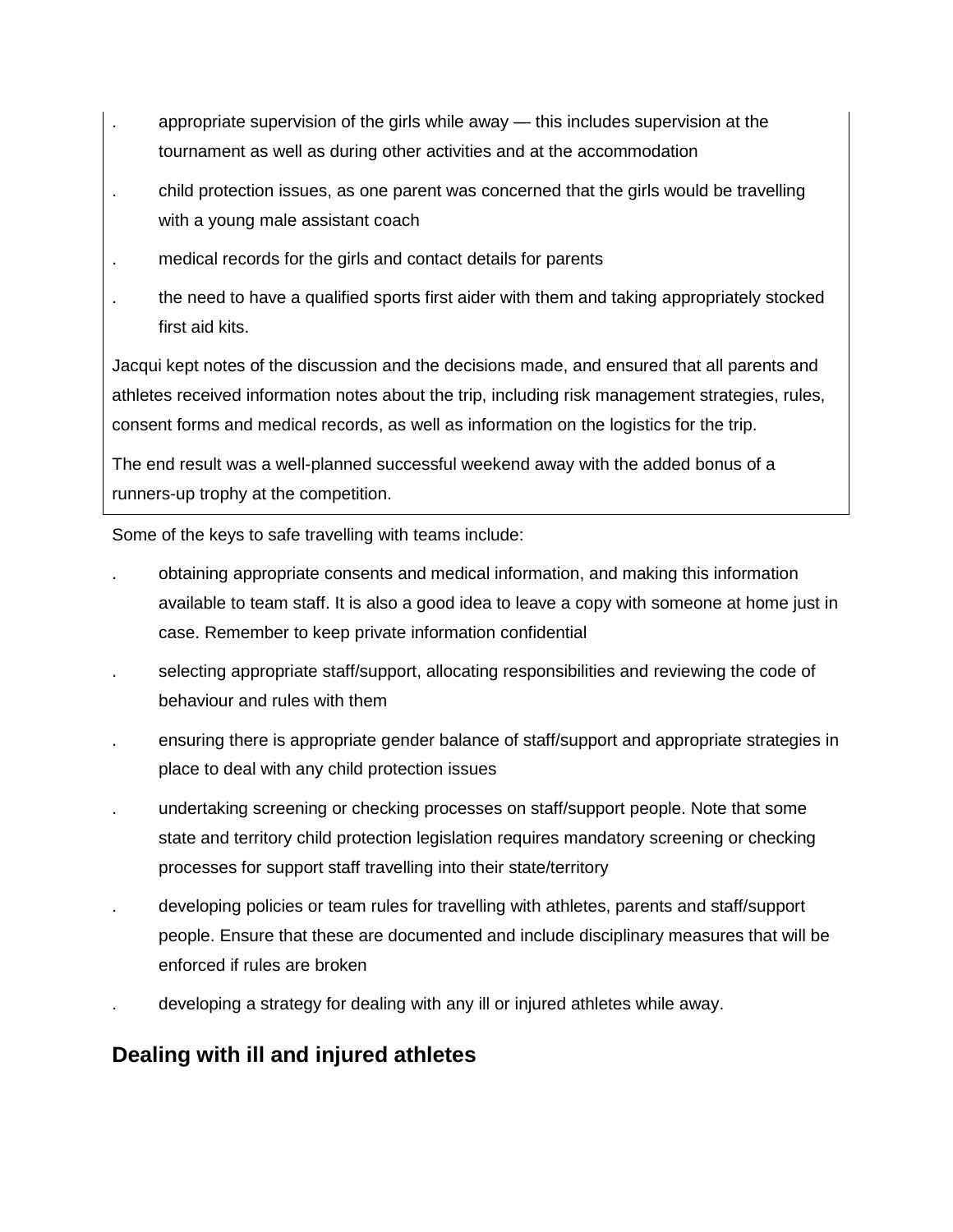Coaches should place the safety and welfare of athletes above all else. The need for coaches to show concern and caution towards ill and injured athletes is paramount. Coaches should:

- . encourage athletes to seek medical advice when required
- . provide a modified training program where appropriate
- . allow further participation in training and competition only when appropriate
- . maintain the same interest and support towards ill and injured athletes.

It is the coach's responsibility to ensure first aid is accessible for ill and injured athletes, but it is not the coach's role to diagnose and prescribe treatment. Athletes should be referred to appropriate medical professionals if they have been injured. Coaches may have to make quick decisions (particularly during competition) regarding the severity of an injury and the ability of an athlete to continue participating. When it comes to an injury, it is always wise to err on the side of caution in making this decision. Coaches should remember, when an injury is suspected it is important to **STOP**.

- **. S**top the activity and the player
- **Talk to them to assess their response and get information**
- **Observe their body for obvious signs of injury**
- **. P**revent further injury
	- by getting help for a severe injury
	- rest, ice, compression, elevation and referral for a less-severe injury
	- playing on in the case of a minor injury (remembering to manage any blood for infection reasons).

Coaches will often have to deal with minor injuries and could potentially have to deal with a major one. Obtaining first aid skills and qualifications will equip the coach to better handle an accident or injury to an athlete.

Once an ill or injured athlete has been assessed and treated by a health professional, the coach's role is to implement the recovery and rehabilitation program that has been set for the athlete. Communicating regularly with the athlete, parents and medical personnel will assist in this process. While they are recovering, it is important that the coach continues to include them in the program, assigning them roles that are appropriate to their current level of ability. For example, can they help set up equipment and fill the water bottles, can they train alongside the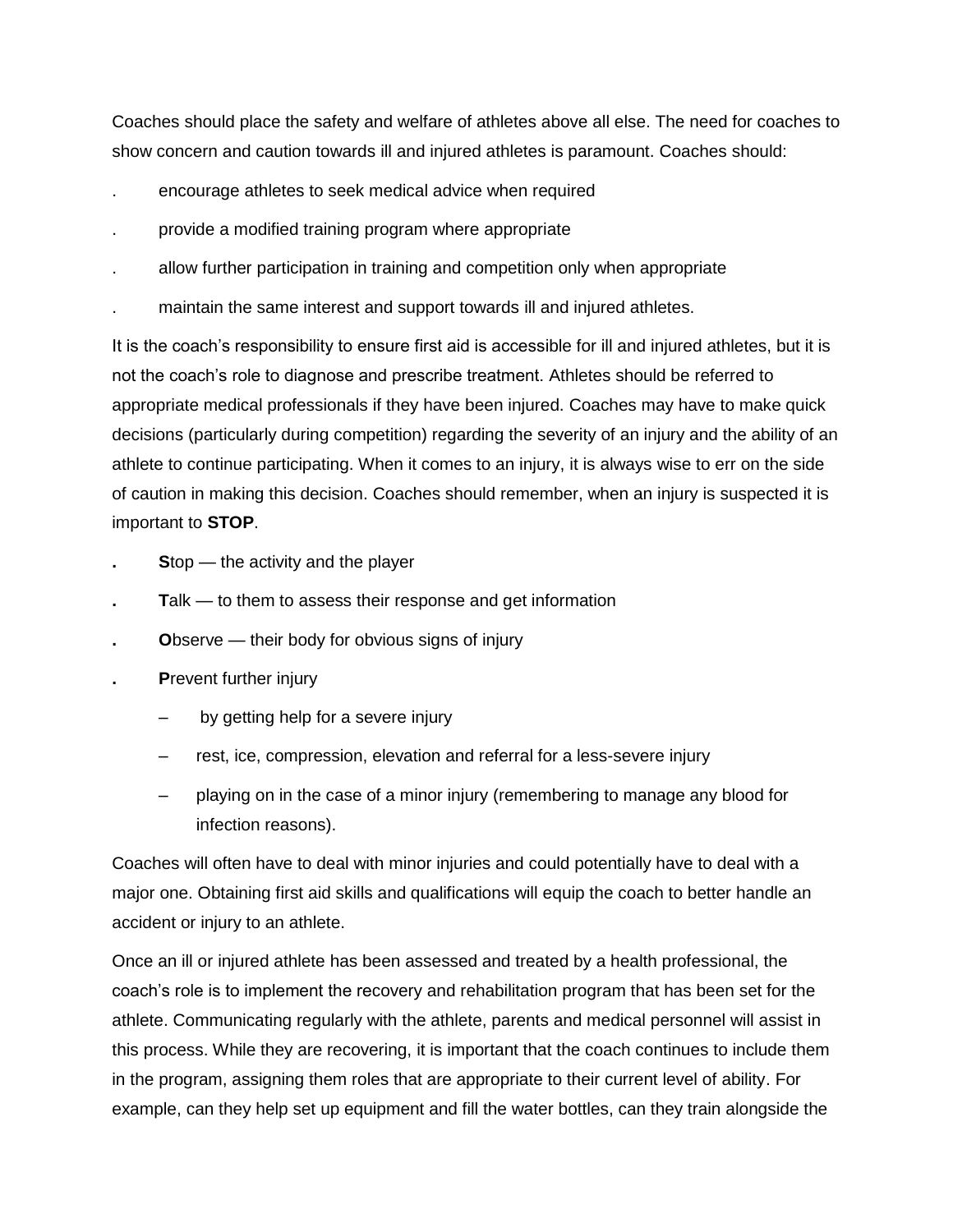team but with a lighter load/intensity, should they at least observe sessions that focus on tactical play even if they cannot participate?

#### **Infectious diseases**

People can be exposed to infection through participation in sport in a variety of ways:

- . through blood-to-blood contact via broken skin and open wounds. Of most concern are the blood-borne viruses such as HIV and hepatitis C
- . through contact between a person's broken skin, mouth, eyes and other mucous membranes with another person's infected body. A number of serious infections are possible such as hepatitis B, meningococcal disease and many of the sexually transmissible infections
- . through exposure of the skin to another person's infected skin or body fluids. This may be via direct body-to-body contact or indirectly through the use of shared equipment (for example, wrestling mats), clothing (for example, jumpers, socks) and other surfaces that remain moist for a period of time (for example, shower floors, rub-down benches). These usually involve fungal skin infections such as tinea, viral infections such as warts, or parasites such as scabies
- . through ingestion of contaminated food and drink. If people handling food do not wash their hands properly, hepatitis A or a number of other infectious diseases, such as those which cause gastroenteritis, can be passed on
- . through direct contact (that is, touching something an infectious person has touched and transferring the germs to your mouth), or by breathing in airborne droplets of saliva or sputum when an infectious person coughs, sneezes or spits (a sneeze or cough can propel the virus up to two metres). The common cold and the flu are easily passed from person to person in these ways.

The risk of being infected with a blood-borne virus through participation in sport is very low; however, infection is possible. The risk can be minimised even further by following some simple guidelines as recommended by Sports Medicine Australia:

. Get immunised against influenza and hepatitis A and B — immunisation is an effective and inexpensive means of significantly reducing your risk of contracting influenza, hepatitis A and hepatitis B (strongly recommended for contact sports).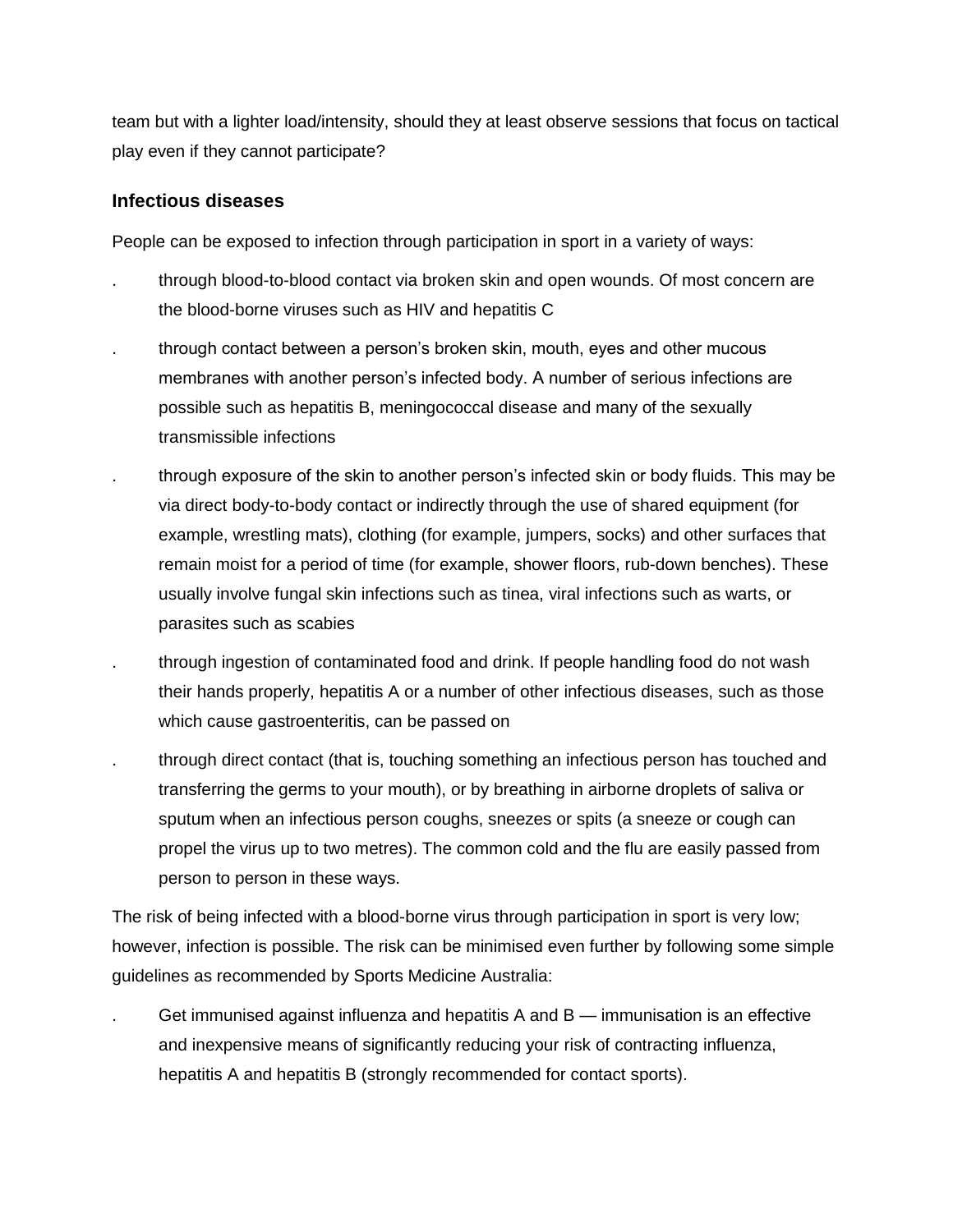- . Put blood rules into action stop the blood, dress the wound and clean up the blood.
- . Use gloves when handling blood or anything with blood on it you should treat all blood and body fluids as though they are potentially infectious. When spills of blood or other body fluids happen, as far as is possible you should avoid direct contact with them, covering any cuts on your hands/body with an appropriate dressing and wearing latex gloves.
	- Keep clean, use your own stuff do not share clothing, razors, towels, face washers, nail clippers, drink bottles, mouth guards, medication inhalers or any other personal equipment that may have blood, saliva or other body fluids present. These fluids can be present in very minute quantities and not be visible to the human eye, but still harbour enough germs to spread infection from one person to another.

Remember that state and commonwealth anti-discrimination legislation makes it unlawful to discriminate against a person on the basis of their disability or impairment in many areas of public life, including sport and club membership. This includes discrimination due to the presence in the body of an organism (such as HIV or one of the strains of hepatitis) that may cause a disease.

While divulging HIV or hepatitis status is not required under law, there may be circumstances when a player might consider telling a coach or sports trainer about their condition. The player is legally entitled to have this information remain confidential and other people are not entitled to access such information without the consent of the player in question.

As a coach, this means it is very important to encourage all athletes to develop hygienic habits during training and competition, as it would be unlawful to discriminate against, or divulge information about, a player who you know to have an infectious disease.

### **Risk management for coaches**

We all know the saying, 'prevention is better than cure'. Risk management is about taking a preventative approach to coaching, and helping to care for and protect all the people that become involved. Risk management involves analysing all situations involving participants and others in the coach's care. By identifying the potential risks, coaches can implement strategies to reduce the chances of the risk occurring and lessen the impact of the risk if it does occur.

Risk management involves the following five steps:

1 Establish the context — considering the environment in which you work as a coach.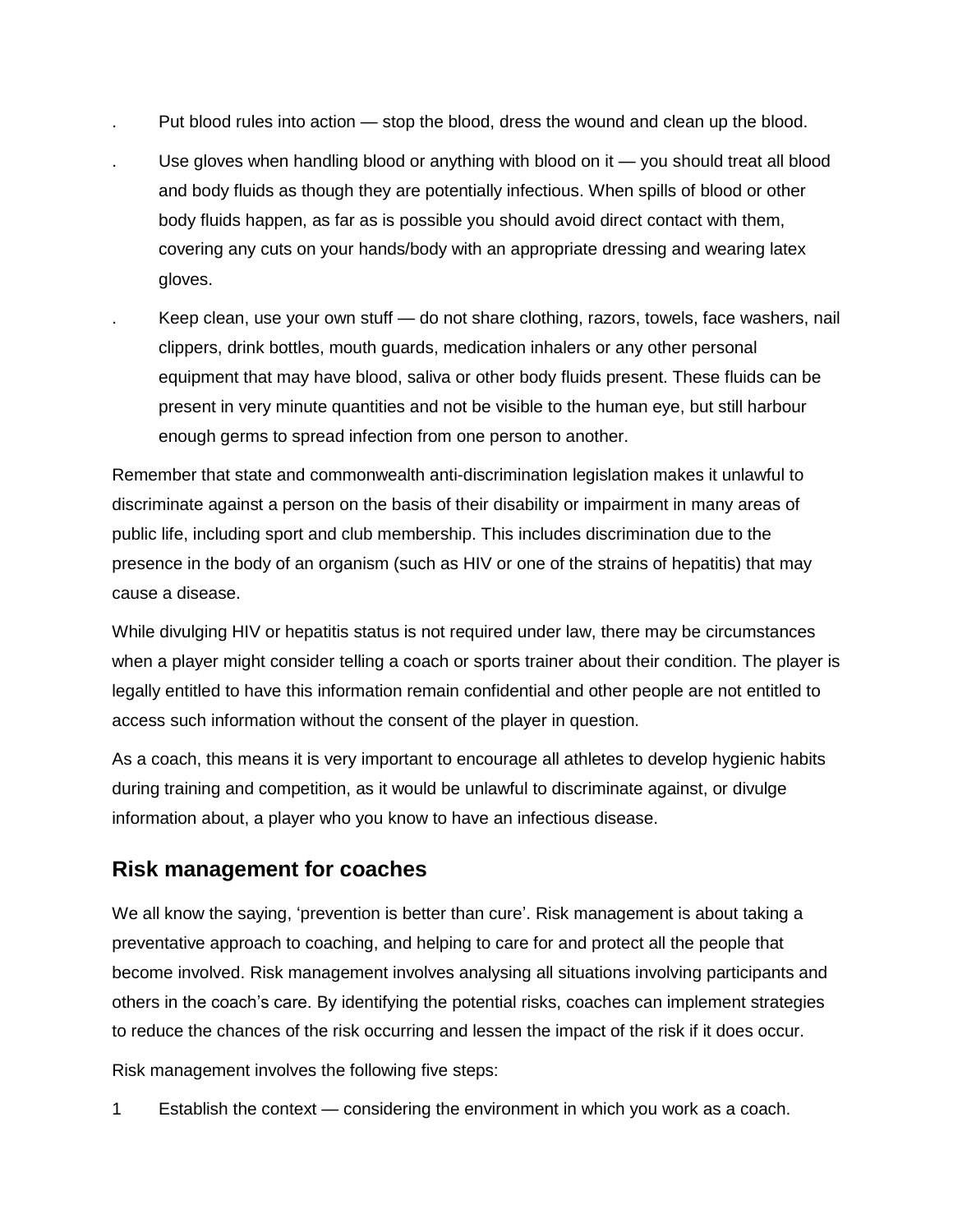- 2 Identifying risks systematically considering and documenting the risks associated with your program.
- 3 Analysing the risks considering the likelihood and consequences of a risk occurring.
- 4 Evaluating the risks deciding whether the likelihood and consequences of the risk occurring are acceptable and considering whether the controls that are in place are sufficient.
- 5 Treating the risk if the controls that are currently in place are not considered acceptable, taking steps to fix, transfer or remove the risk.

Risk management is a simple planning exercise, and thinking through some of the potential risk scenarios for a coaching program will help to provide a safer, smoother and more enjoyable program for the athletes.

The risk management planner at Appendix 6 is a useful tool for coaches to identify potential risks within their program and take steps to minimise the chance of the risk occurring. It is also important to assign responsibility (that is, allocate someone to implement the strategy) and a time frame for completion. Without these additional steps, important risk management strategies can easily fall by the wayside.

#### **Case study**

Adelle is the coach of a junior gymnastics program that runs out of the local school. A parent recently approached her about the possibility of their son, Ari, getting involved but Adele wanted to be sure that she would have appropriate support, as Ari has a mild to moderate intellectual disability. After Ari's first session, Adelle was concerned that he had little understanding of the risks involved in the sport and was worried about his daredevil approach, having found him in a number of unsafe situations during the session.

Adelle decides to talk to Ari's parents as she does not want him to have an accident, but she also does not want to stop him from participating. During the discussion, she realises that Ari's parents feel strongly that he should not be 'wrapped up in cotton wool'. Adelle reflects on their attitude over the next few days and tries to weigh up the 'right to risk' against the need to provide a safe learning environment for all the children. She respects Ari's rights to fully participate and take similar risks to the other children, but she also knows that there are some risks that she is not willing to take with any of the children in the program.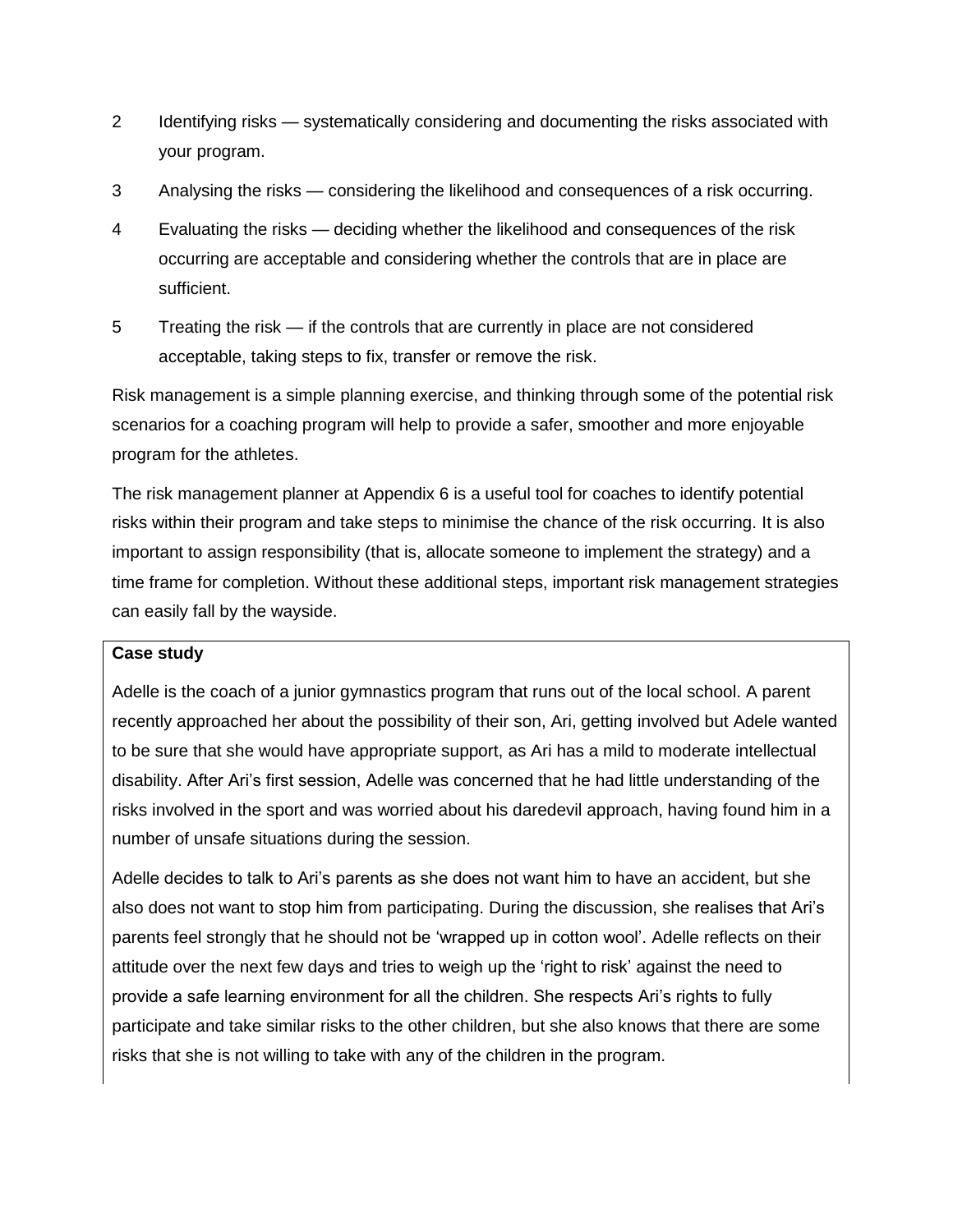Adelle explains her basic safety rules to Ari's parents and asks that Ari is equally expected to abide by these rules. Ari's parents explain that he may not necessarily understand the rules or the reasons for them. Together they come up with some strategies to ensure that he can participate fully, while still working within the safety rules of the program. They decide that:

- . Ari's parents will discuss the safety rules with him and use pictures to help him understand the rules, and will regularly reinforce the rules in other play that he does
- . Adelle's assistant coach will spend time working with Ari to show him how to safely use the equipment and the safety precautions that he must take
- . Adelle develops safety tips for each activity along with some safety picture cards so Ari (and the other athletes) remember the safety precautions.

#### **Coaching insurance**

All coaches should ensure that they are covered by insurance. In terms of risk management, insurance is intended to provide a financial safety net only when other risk management strategies fail.

Insurance cover is no excuse for the coach to neglect their legal duty. Providing a safe environment and instruction is a legal duty. If the coach fails to undertake their duty, insurance cover can assist with a claim, but it will not be a defence.

The insurance industry is very dynamic and insurance brokers and underwriters from different companies will name their insurance schemes diversely. There are three main types of insurance that coaches should be covered by:

- . personal accident
- . public liability
- . professional indemnity.

If the coach is expected to make decisions on behalf of club management and the business of the organisation in addition to their coaching duties, they should also consider directors and officers insurance.

#### *Personal accident insurance*

Personal accident insurance is paid if the coach suffers injury and loss. It is not dependent on negligence or a breach of duty of care being proven. Personal accident insurance policies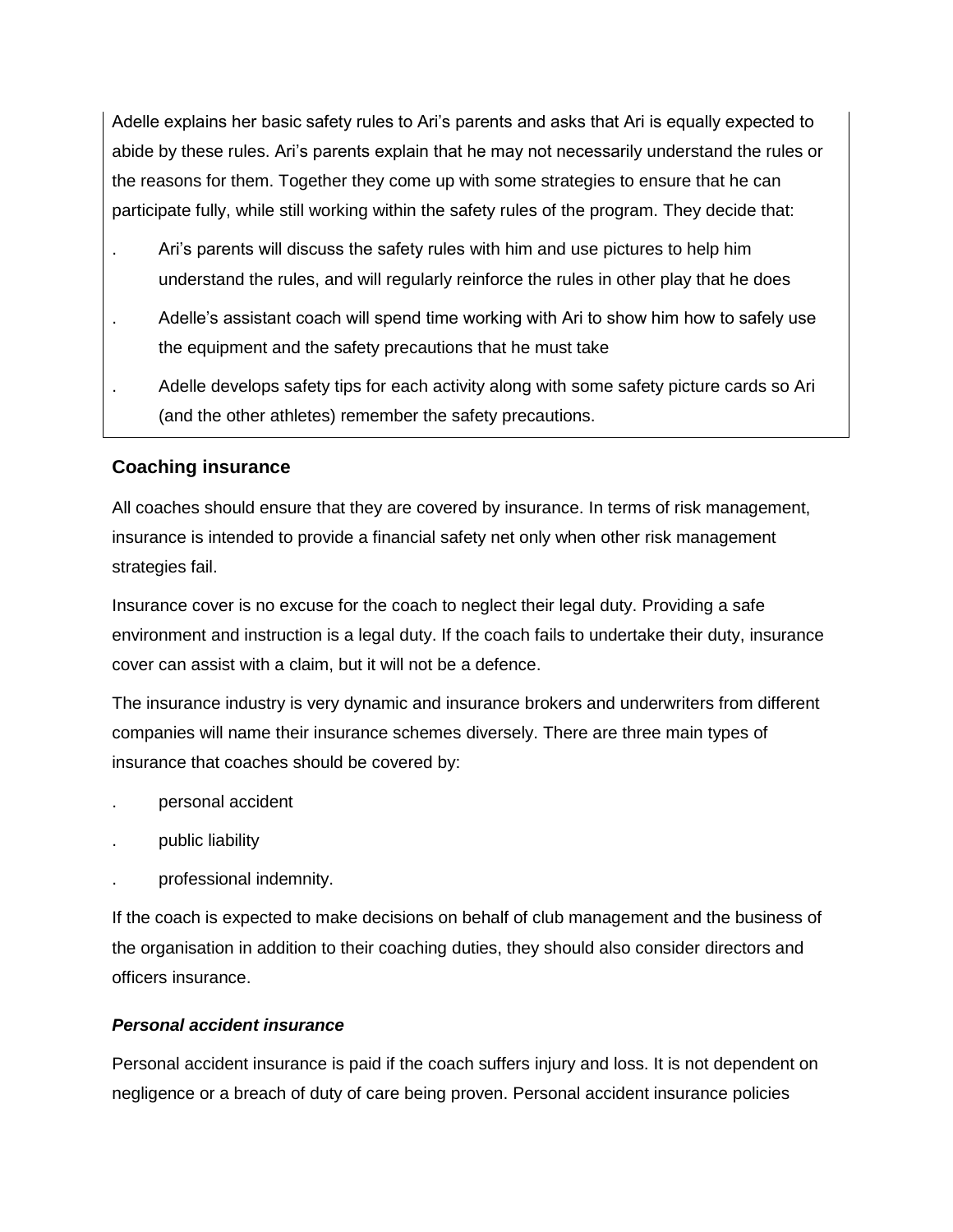protect members while participating in their sport. For example, if the coach broke their arm while coaching, the policy will pay as per the premium guidelines. The coach would not have to investigate a legal claim to have the policy paid.

Different policies will have different definitions of the term 'member'.

Be aware that worker's compensation legislation exists and this can have an impact on personal accident insurance. If an accident occurs while a coach is undertaking 'employment duties', then personal accident insurance may not be called on.

Workers' compensation is legislated by the states and territories and is known by different names in each state. 'Employment duties' are also defined differently in each state and coaches should obtain independent advice as to what conditions apply.

#### *Public liability insurance*

Public liability insurance covers liability resulting from the loss of or damage to property, or death or injury due to negligence. It does not include breach of professional duties.

Sporting organisations and coaches have a duty to use reasonable care and skill to ensure that people coming into or near their facility/program are not injured in any way. This duty extends to cover participants, spectators, tradespeople, visitors, etc. For example, a coach may have forgotten to secure access to an equipment storeroom and a participant's sibling enters the storeroom and is injured. The incident would be covered under a public liability policy.

#### *Professional indemnity insurance*

Professional indemnity insurance indemnifies the insured person against claims for compensation for breach of professional duty by reason of any negligence by way of act, advice, error or omission.

This insurance supports the coach if they have given an instruction that a participant acts on and is injured, or if the coach failed to give an instruction and a participant is injured. Coaches who ignore participants who are 'breaking the rules' are at risk of litigation if someone is hurt as a result of the breach of the rules and they failed to stop the activity. If the injured person lodges a legal claim some time after the original incident, the coach will need to still be insured at the time the claim is made against the professional indemnity policy, or have made individual arrangements with their insurer.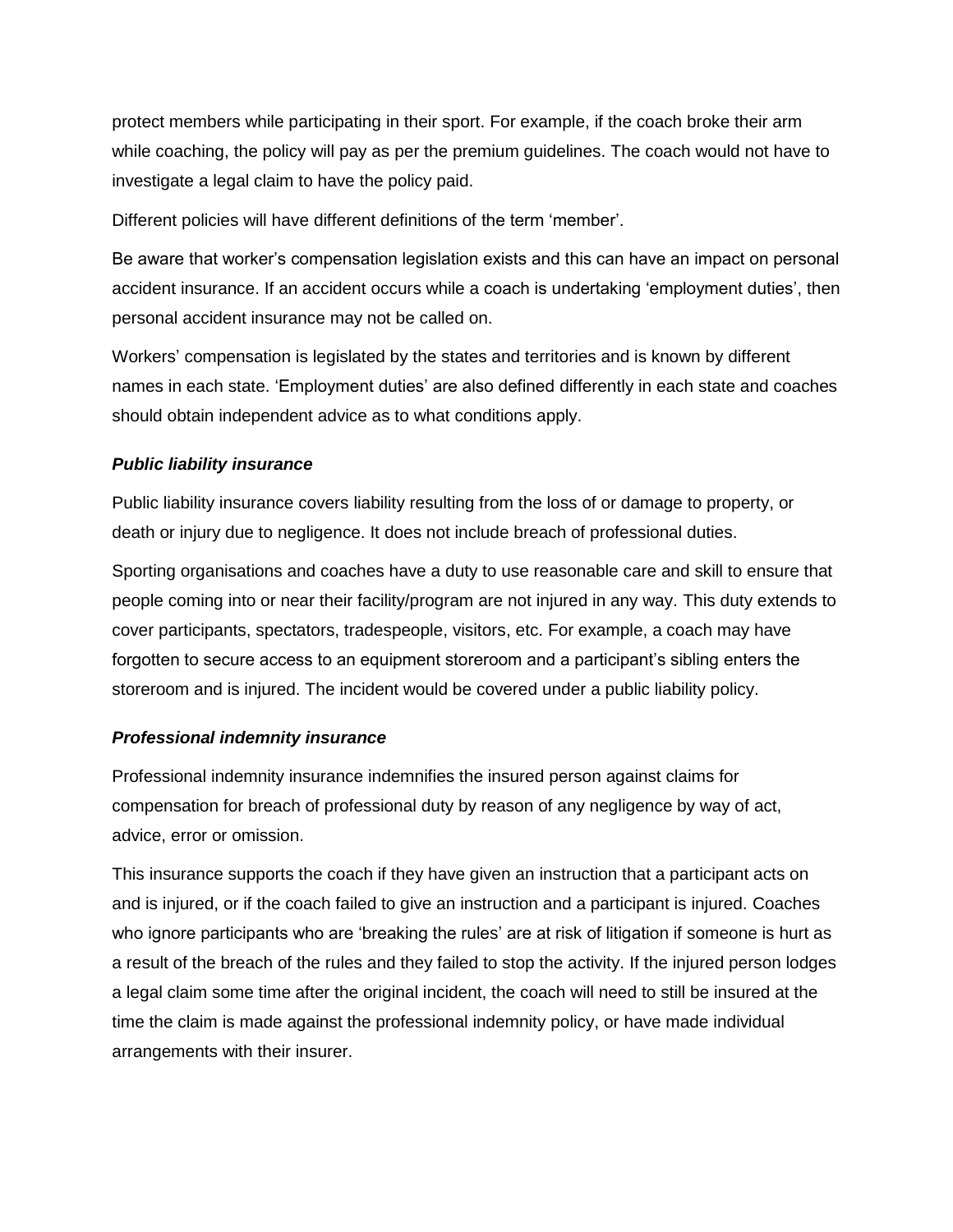Often with professional indemnity insurance a 'claims made' rule applies. 'Claims made' policies mean that the coach has to be insured at the time the claim is made rather than at the time the incident occurred. This is a very important distinction. Therefore, it is important that coaches notify the insurer of any impending claim as soon as it becomes evident that an incident may lead to an insurance claim.

Insurance policy wording should be read very carefully, as often territorial or statute periods apply. For example, if a coach is travelling overseas with a participant, they should not assume that their personal accident insurance will cover them beyond Australia.

Every insurance contract is subject to the principle of good faith. Coaches are required to act with honourable intent. Failure to do so may permit the insurer to refuse to pay a claim or to cancel the policy. By acting appropriately and following good-practice guidelines, coaches can avoid being in this situation.

### **Summary**

Athlete safety is an important issue for coaches to consider. All coaches need to be prepared for a range of situations that they might encounter when coaching. The use of emergency action plans is one important way to make sure that coaches are prepared. Coaches also need to consider the particular issues that might arise when they are involved in travelling with a team, as these may differ from the issues normally encountered.

Coaches need to know what to do when an athlete is injured. While the coach may not be the one providing first aid, they should have procedures in place to ensure that immediate injury care is available.

Coaches have an important role in dealing with and preventing the spread of infectious diseases and illness.

Risk management planning is an important tool that coaches can use to ensure that they are prepared for the risks of coaching. Identifying potential risks, and looking at ways to reduce these is one of the coach's many responsibilities. Coaches should also ensure that they themselves are protected.

Coaching insurance is essential for any coach. Insurance cover is not an excuse for the coach to neglect their duties; rather, it covers the coach in the event that something does go wrong.

The Australian Sports Commission would like to acknowledge the assistance Sports Medicine Australia in providing information for this chapter.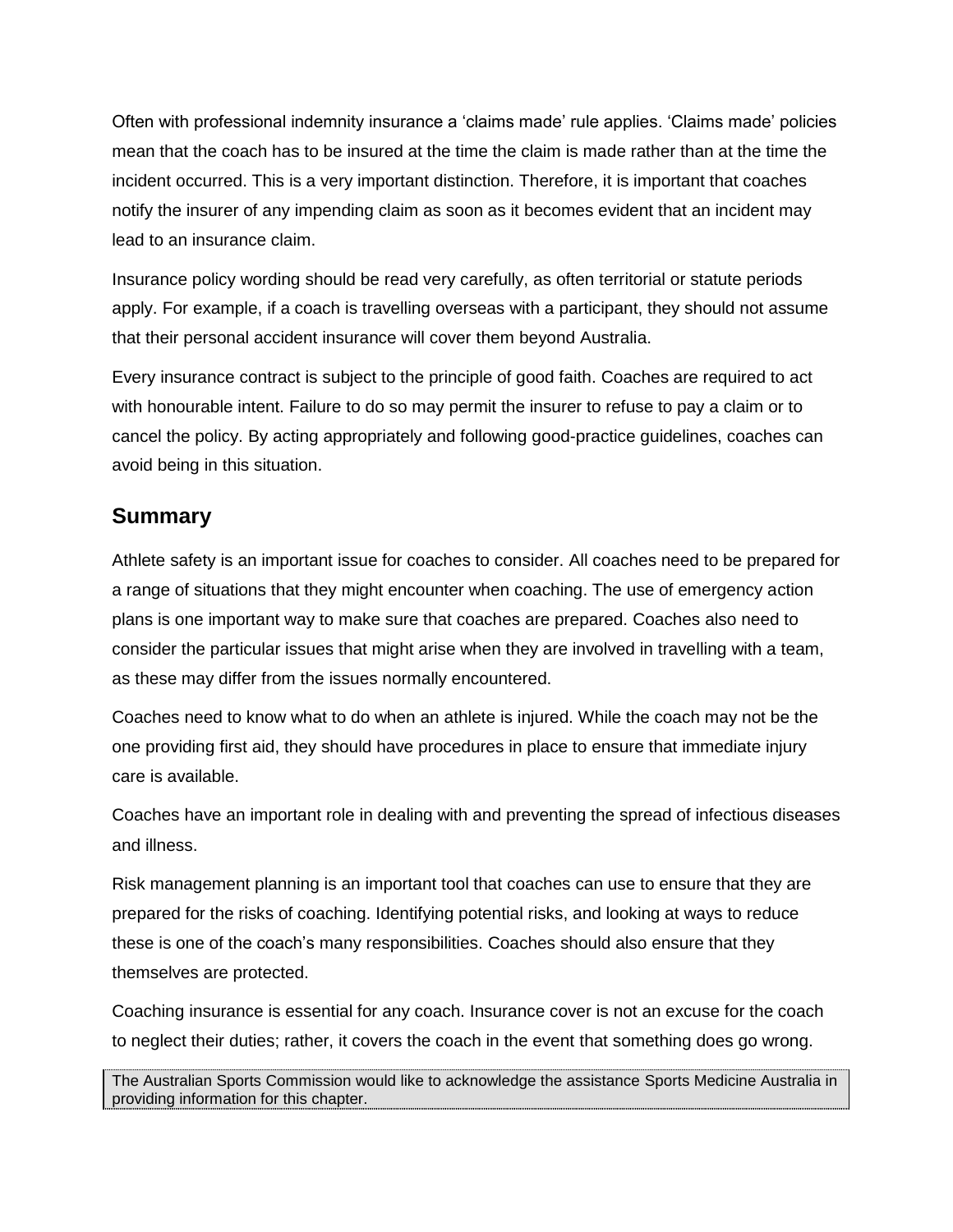## **References and further reading**

Australian Sports Commission website (www[.ausport.gov.au\)](http://www.ausport.gov.au/).

Hackett, P and Hackett, S 2004, *Creating a Safe Coaching Environment*, Sports Coach, Leeds, United Kingdom.

Martens, R 1997, *Successful Coaching,* Human Kinetics, Champaign, Illinois.

Pyke, F (ed.) 2001, *Better Coaching*, Australian Sports Commission, Canberra.

Smartplay website (www.smartplay.com.au) including:

- . Emergency Planning for Sporting Clubs (www.smartplay.com.au/vic/DocLib/Pub/DocLibDetail.asp?lngDocLibID=39)
- . How to become a Smartplay Club (www.smartplay.com.au/vic/DocLib/Pub/DocLibDetail.asp?lngDocLibID=60)
- . Blood Rules (www[.sma.org.au/information/blood\\_rules.asp\)](http://www.sma.org.au/information/blood_rules.asp).

VicSport website [\(www.vicsport.asn.au\)](http://www.vicsport.asn.au/).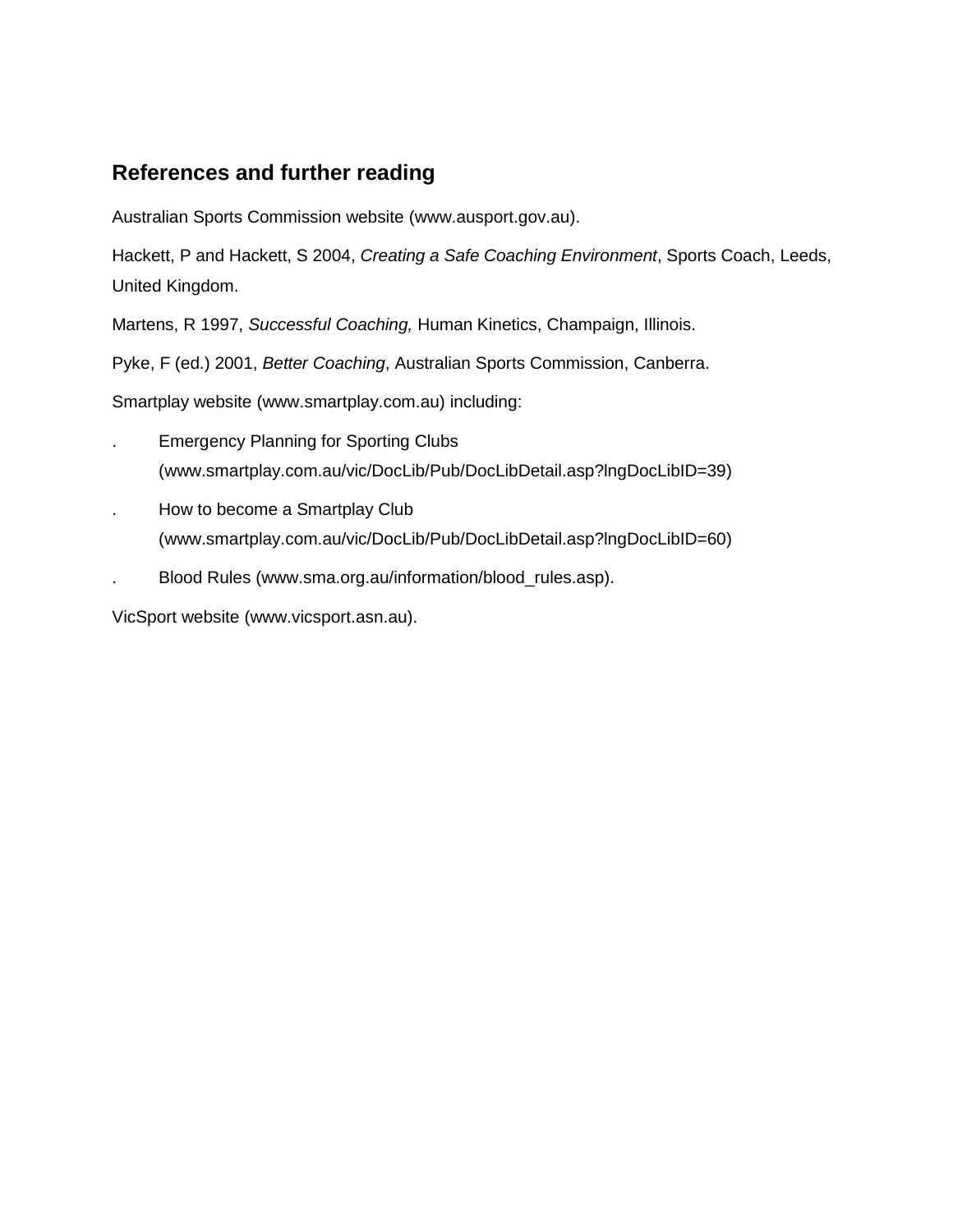# **Appendix 4: Athlete medical history form**

| <b>Personal details</b>                             |                        |                                                                                             |                          |  |  |
|-----------------------------------------------------|------------------------|---------------------------------------------------------------------------------------------|--------------------------|--|--|
|                                                     |                        |                                                                                             |                          |  |  |
|                                                     |                        |                                                                                             |                          |  |  |
|                                                     |                        |                                                                                             |                          |  |  |
|                                                     |                        |                                                                                             |                          |  |  |
|                                                     |                        | <b>Emergency contact</b>                                                                    |                          |  |  |
|                                                     |                        |                                                                                             |                          |  |  |
|                                                     |                        |                                                                                             |                          |  |  |
|                                                     |                        |                                                                                             |                          |  |  |
|                                                     |                        |                                                                                             |                          |  |  |
|                                                     |                        | <b>Health care details</b>                                                                  |                          |  |  |
|                                                     |                        |                                                                                             |                          |  |  |
|                                                     |                        |                                                                                             |                          |  |  |
|                                                     |                        |                                                                                             |                          |  |  |
|                                                     | <b>Medical details</b> |                                                                                             |                          |  |  |
| Blood group: ______________                         |                        | Do you object to transfusions?                                                              | Yes / No (please circle) |  |  |
|                                                     |                        | Have you received a medical clearance from your doctor? Yes / No (please circle)            |                          |  |  |
| Do you have any allergies? Yes / No (please circle) |                        |                                                                                             |                          |  |  |
|                                                     |                        |                                                                                             |                          |  |  |
|                                                     |                        | Please list any medical conditions that you have (for example, asthma, diabetes, epilepsy): |                          |  |  |

\_\_\_\_\_\_\_\_\_\_\_\_\_\_\_\_\_\_\_\_\_\_\_\_\_\_\_\_\_\_\_\_\_\_\_\_\_\_\_\_\_\_\_\_\_\_\_\_\_\_\_\_\_\_\_\_\_\_\_\_\_\_\_\_\_\_\_\_\_\_\_\_\_\_\_\_ \_\_\_\_\_\_\_\_\_\_\_\_\_\_\_\_\_\_\_\_\_\_\_\_\_\_\_\_\_\_\_\_\_\_\_\_\_\_\_\_\_\_\_\_\_\_\_\_\_\_\_\_\_\_\_\_\_\_\_\_\_\_\_\_\_\_\_\_\_\_\_\_\_\_\_\_

\_\_\_\_\_\_\_\_\_\_\_\_\_\_\_\_\_\_\_\_\_\_\_\_\_\_\_\_\_\_\_\_\_\_\_\_\_\_\_\_\_\_\_\_\_\_\_\_\_\_\_\_\_\_\_\_\_\_\_\_\_\_\_\_\_\_\_\_\_\_\_\_\_\_\_\_

\_\_\_\_\_\_\_\_\_\_\_\_\_\_\_\_\_\_\_\_\_\_\_\_\_\_\_\_\_\_\_\_\_\_\_\_\_\_\_\_\_\_\_\_\_\_\_\_\_\_\_\_\_\_\_\_\_\_\_\_\_\_\_\_\_\_\_\_\_\_\_\_\_\_\_\_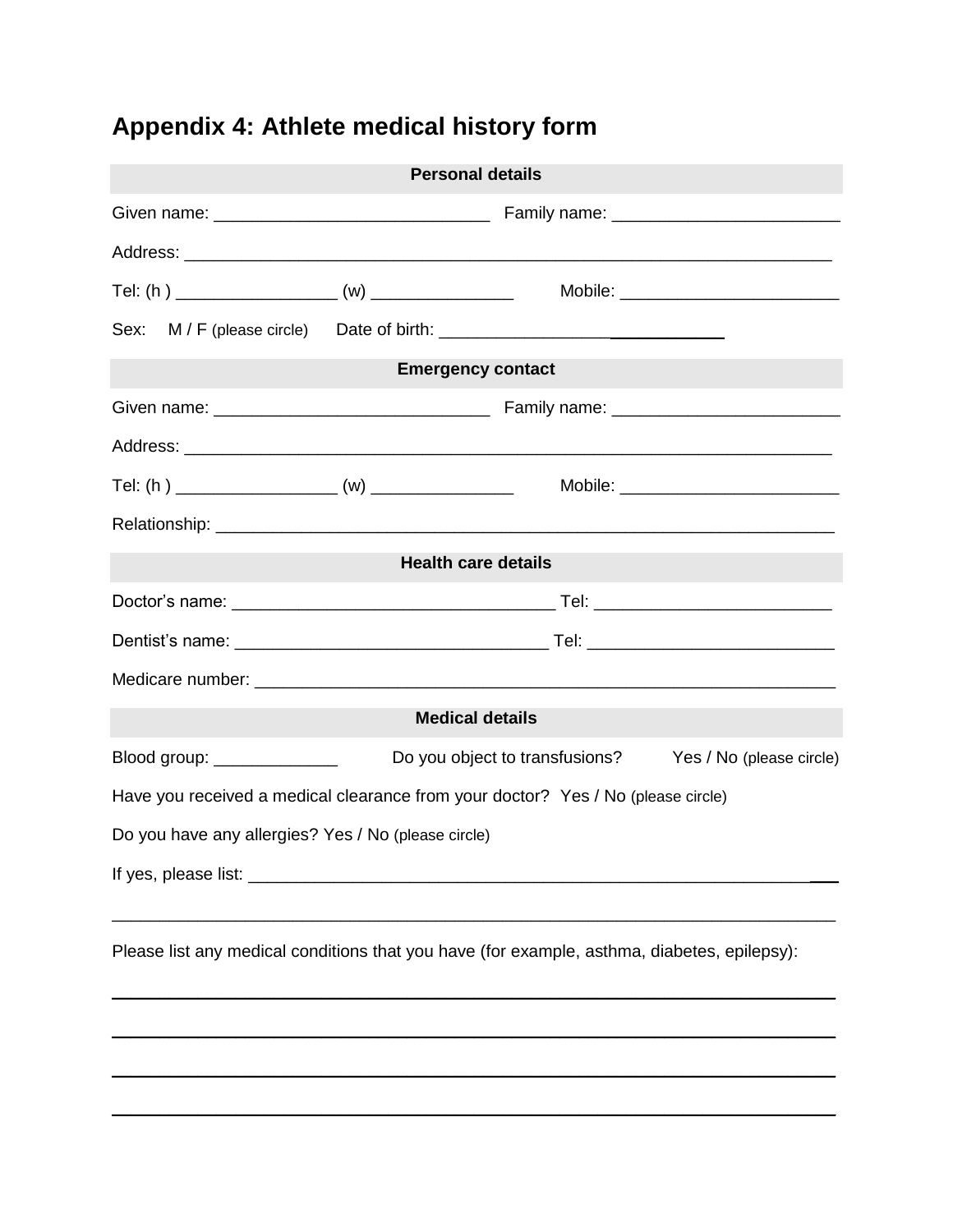Please list any regular medications you require (include dosage):

#### **Sports injury details**

Please list any current or recurring injuries:

Do you suffer from recurring pain in any joint when playing sport? Yes / No (please circle)

If yes, please provide details:

Do you wear protective equipment? (for example, mouthguard, head gear) Yes / No (please circle)

If yes, please provide details: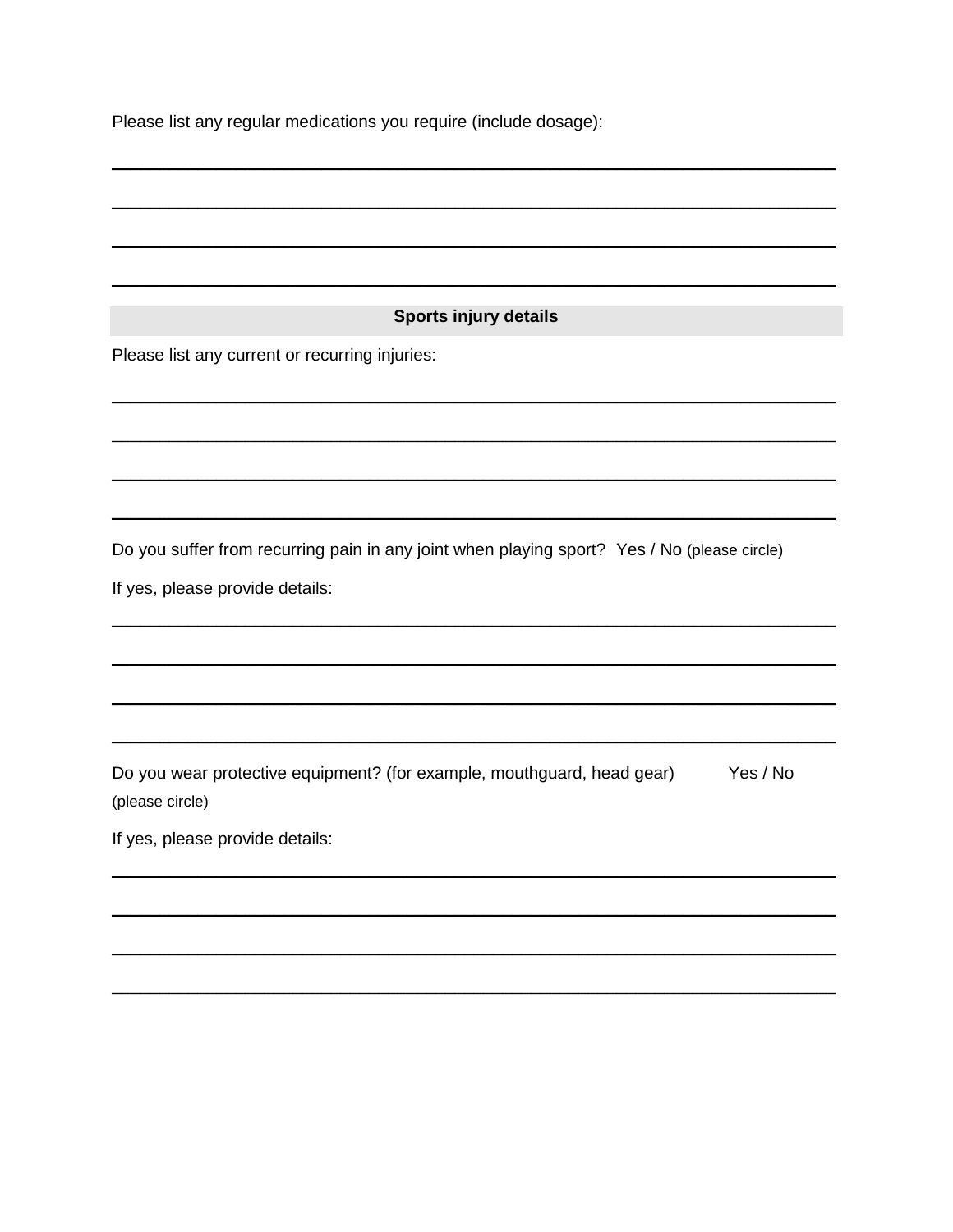Do you require specific taping/padding for a previous injury? Yes / No (please circle)

\_\_\_\_\_\_\_\_\_\_\_\_\_\_\_\_\_\_\_\_\_\_\_\_\_\_\_\_\_\_\_\_\_\_\_\_\_\_\_\_\_\_\_\_\_\_\_\_\_\_\_\_\_\_\_\_\_\_\_\_\_\_\_\_\_\_\_\_\_\_\_\_\_\_\_\_

\_\_\_\_\_\_\_\_\_\_\_\_\_\_\_\_\_\_\_\_\_\_\_\_\_\_\_\_\_\_\_\_\_\_\_\_\_\_\_\_\_\_\_\_\_\_\_\_\_\_\_\_\_\_\_\_\_\_\_\_\_\_\_\_\_\_\_\_\_\_\_\_\_\_\_\_

\_\_\_\_\_\_\_\_\_\_\_\_\_\_\_\_\_\_\_\_\_\_\_\_\_\_\_\_\_\_\_\_\_\_\_\_\_\_\_\_\_\_\_\_\_\_\_\_\_\_\_\_\_\_\_\_\_\_\_\_\_\_\_\_\_\_\_\_\_\_\_\_\_\_\_\_

\_\_\_\_\_\_\_\_\_\_\_\_\_\_\_\_\_\_\_\_\_\_\_\_\_\_\_\_\_\_\_\_\_\_\_\_\_\_\_\_\_\_\_\_\_\_\_\_\_\_\_\_\_\_\_\_\_\_\_\_\_\_\_\_\_\_\_\_\_\_\_\_\_\_\_\_

\_\_\_\_\_\_\_\_\_\_\_\_\_\_\_\_\_\_\_\_\_\_\_\_\_\_\_\_\_\_\_\_\_\_\_\_\_\_\_\_\_\_\_\_\_\_\_\_\_\_\_\_\_\_\_\_\_\_\_\_\_\_\_\_\_\_\_\_\_\_\_\_\_\_\_\_

\_\_\_\_\_\_\_\_\_\_\_\_\_\_\_\_\_\_\_\_\_\_\_\_\_\_\_\_\_\_\_\_\_\_\_\_\_\_\_\_\_\_\_\_\_\_\_\_\_\_\_\_\_\_\_\_\_\_\_\_\_\_\_\_\_\_\_\_\_\_\_\_\_\_\_\_

 $\mathcal{L}_\mathcal{L} = \mathcal{L}_\mathcal{L} = \mathcal{L}_\mathcal{L} = \mathcal{L}_\mathcal{L} = \mathcal{L}_\mathcal{L} = \mathcal{L}_\mathcal{L} = \mathcal{L}_\mathcal{L} = \mathcal{L}_\mathcal{L} = \mathcal{L}_\mathcal{L} = \mathcal{L}_\mathcal{L} = \mathcal{L}_\mathcal{L} = \mathcal{L}_\mathcal{L} = \mathcal{L}_\mathcal{L} = \mathcal{L}_\mathcal{L} = \mathcal{L}_\mathcal{L} = \mathcal{L}_\mathcal{L} = \mathcal{L}_\mathcal{L}$ 

\_\_\_\_\_\_\_\_\_\_\_\_\_\_\_\_\_\_\_\_\_\_\_\_\_\_\_\_\_\_\_\_\_\_\_\_\_\_\_\_\_\_\_\_\_\_\_\_\_\_\_\_\_\_\_\_\_\_\_\_\_\_\_\_\_\_\_\_\_\_\_\_\_\_\_\_

If yes, please provide details:

Have you ever had a head, neck or spinal injury? Yes / No (please circle) If yes, please provide details:

To the best of my knowledge, all information contained on this form is correct (if under 18, please have a parent or guardian sign)

Signature: \_\_\_\_\_\_\_\_\_\_\_\_\_\_\_\_\_\_\_\_\_\_\_\_\_\_\_\_\_\_\_\_\_\_\_\_\_\_\_\_\_\_

Date: \_\_\_\_\_\_\_\_\_\_\_\_\_\_\_\_\_\_\_\_\_\_\_\_\_\_\_\_\_\_\_\_

**Note:** Users of this form are advised that medical information should be treated confidentially. In some states, additional legislation affects the management of health records. See the Australasian Legal Information Institute website (www.austlii.edu.au) for further information.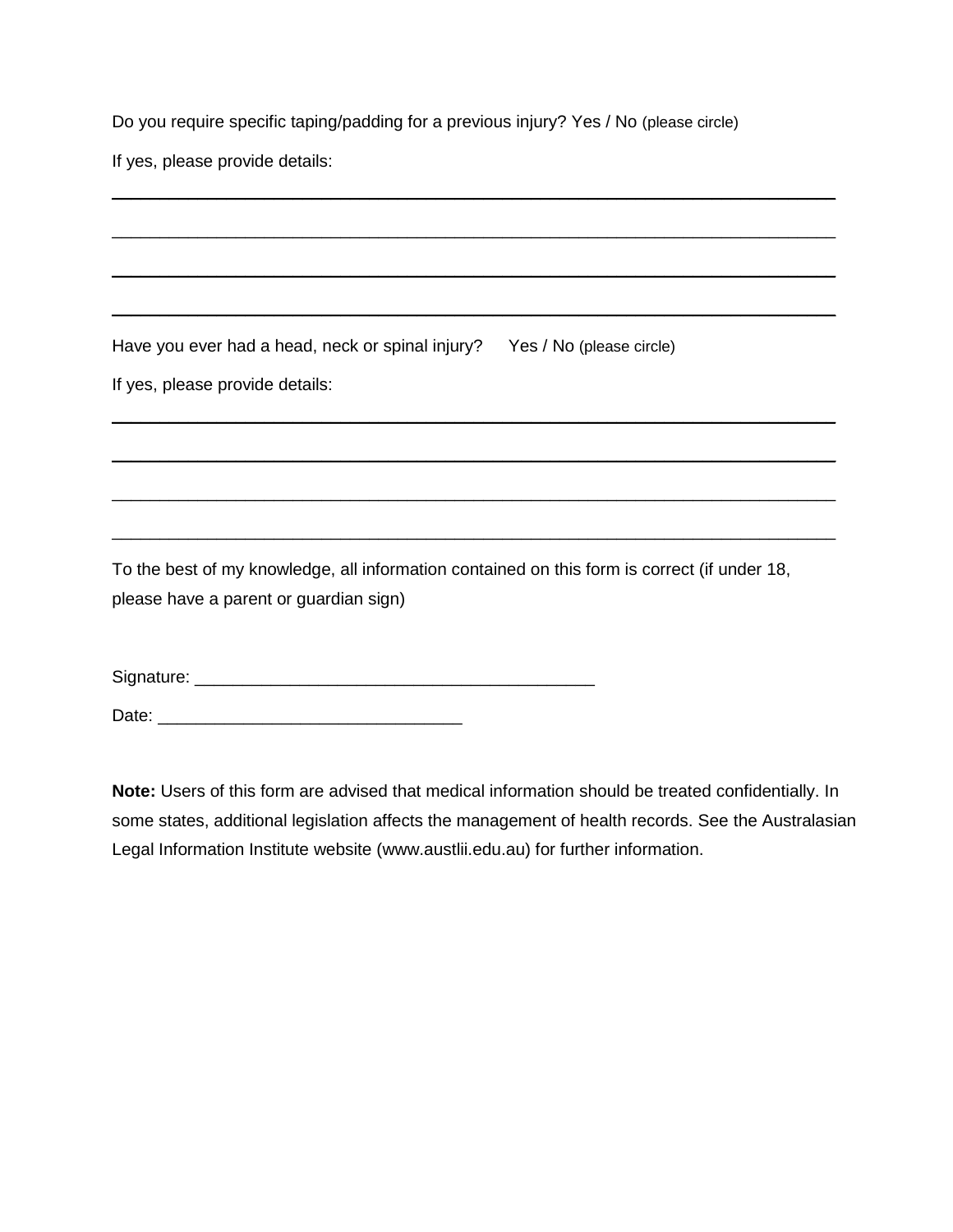## **Appendix 5: Injury report form**

| Injury details: This report reflects an accurate record of the injured person's reported symptoms of injury |            |                                                            |                                                  |                               |                              |                     |
|-------------------------------------------------------------------------------------------------------------|------------|------------------------------------------------------------|--------------------------------------------------|-------------------------------|------------------------------|---------------------|
| Name of person injured:                                                                                     |            | DOB:<br>$\frac{1}{2}$<br>(Day/Month/Year)                  |                                                  |                               |                              |                     |
| Date when injury occurred: / /                                                                              |            |                                                            | Date when injury is<br>$\frac{1}{2}$<br>evident: |                               |                              |                     |
|                                                                                                             |            | Person injured: □ Athlete □ Coach □ Other: _______________ |                                                  | Gender: $\square M \square F$ |                              |                     |
| (Signature)                                                                                                 |            | Witness:                                                   |                                                  |                               |                              |                     |
|                                                                                                             |            |                                                            |                                                  | (Signature)                   |                              |                     |
|                                                                                                             |            |                                                            |                                                  |                               | Initial treatment:           |                     |
| First aid provided by:                                                                                      |            |                                                            | Time of<br>first aid:                            |                               | $\Box$ No treatment required |                     |
| (Signature)                                                                                                 |            |                                                            |                                                  |                               |                              |                     |
|                                                                                                             | New injury |                                                            |                                                  | Aggravated injury             | $\Box$ CPR                   | $\Box$ RICER        |
| Nature of injury:                                                                                           |            | Recurrent injury                                           |                                                  |                               | $\Box$ Crutches              | $\Box$ Sling/splint |
| Did the injury occur during                                                                                 |            |                                                            |                                                  |                               | $\Box$ Dressing              | $\Box$ Strapping    |
| $\Box$ Training                                                                                             |            | $\Box$ Event                                               | $\Box$ Other                                     |                               | $\Box$ Massage               | $\Box$ Stretching   |
| Symptoms of injury:                                                                                         |            |                                                            |                                                  |                               |                              |                     |
| <b>Blisters</b>                                                                                             |            | Inflammation/swelling                                      |                                                  |                               | Spinal injury                |                     |
| <b>Bleeding nose</b>                                                                                        |            | Cramp<br>$\Box$                                            |                                                  |                               | Cardiac problem              |                     |
| Bruising/contusion                                                                                          |            | Suspected bone fracture/break                              |                                                  |                               | <b>Electrical shock</b>      |                     |
| Cut<br>$\Box$                                                                                               |            | Dislocation<br>$\Box$                                      |                                                  | <b>Burn</b><br>$\Box$         |                              |                     |
| Graze/abrasion                                                                                              |            | Concussion/head injury                                     |                                                  |                               | Insect bite/sting            |                     |
| Sprain                                                                                                      |            | Loss of consciousness                                      |                                                  | Poisoning                     |                              |                     |
| Strain                                                                                                      |            | Respiratory problem<br>ப                                   |                                                  |                               | Other:                       |                     |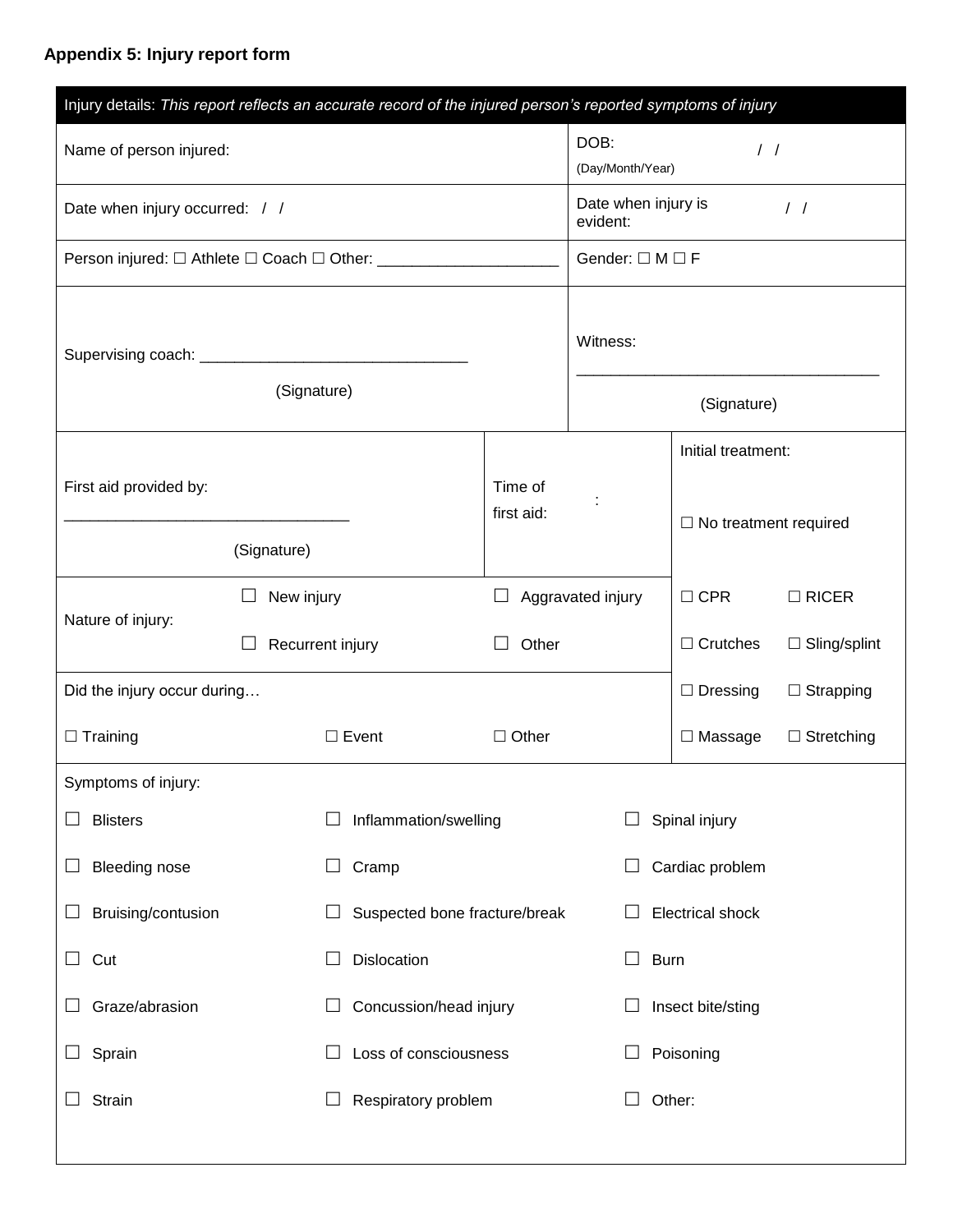| Body part injured:                   | How did the injury occur?                                        |              |               |                      |
|--------------------------------------|------------------------------------------------------------------|--------------|---------------|----------------------|
|                                      | Collision with a fixed object                                    |              | Overbalance   |                      |
| left<br>right<br>right<br>left       | Collision/contact with another person                            | $\mathsf{L}$ | Overstretch   |                      |
|                                      | Fall from height/awkward landing<br>$\Box$                       |              | Slip/trip     |                      |
|                                      | Fall/stumble on same level                                       |              | Other:        |                      |
|                                      | Extra detail regarding how the injury occurred:                  |              |               |                      |
|                                      |                                                                  |              |               |                      |
|                                      | Was protective equipment worn on the injured body part?          |              |               | $\Box$ Yes $\Box$ No |
| Follow up action:                    | $\square$ None<br>Medical practitioner/physiotherapist<br>$\Box$ |              | Hospital<br>□ |                      |
|                                      | $\Box$ Ambulance<br>Other:<br>П                                  |              |               |                      |
| Signature of person completing form: |                                                                  |              | Date:         |                      |

**Note**: Coaches without medical training should refer all medical decisions to appropriately qualified persons. Do not attempt to 'diagnose' an injury. Users of this form are advised that medical information should be treated confidentially. In some states, additional legislation affects the management of health records. See the Australasian Legal Information Institute website (www.austlii.edu.au) for further information.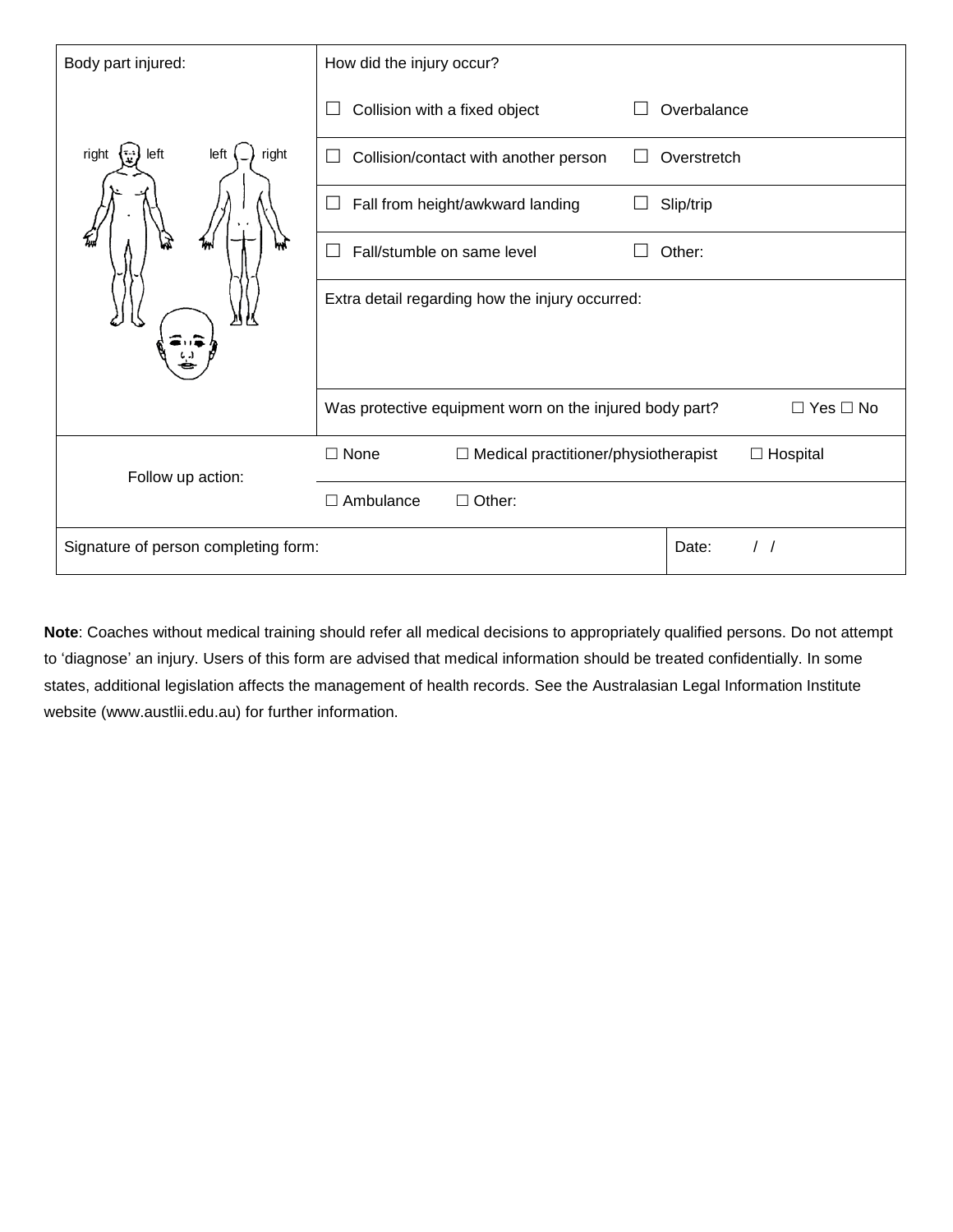## **Appendix 6:**

## **Risk management planner**

| <b>Risk identification</b> | <b>Strategies to minimise risk</b> | <b>Timeline</b> | <b>Responsibility</b> |
|----------------------------|------------------------------------|-----------------|-----------------------|
| Program                    |                                    |                 |                       |
| $\mathbf{1}$               |                                    |                 |                       |
|                            |                                    |                 |                       |
| $\overline{2}$             |                                    |                 |                       |
|                            |                                    |                 |                       |
| $\mathbf{3}$               |                                    |                 |                       |
|                            |                                    |                 |                       |
| <b>Environment</b>         |                                    |                 |                       |
| $\mathbf{1}$               |                                    |                 |                       |
|                            |                                    |                 |                       |
| $\overline{2}$             |                                    |                 |                       |
|                            |                                    |                 |                       |
| $\mathbf{3}$               |                                    |                 |                       |